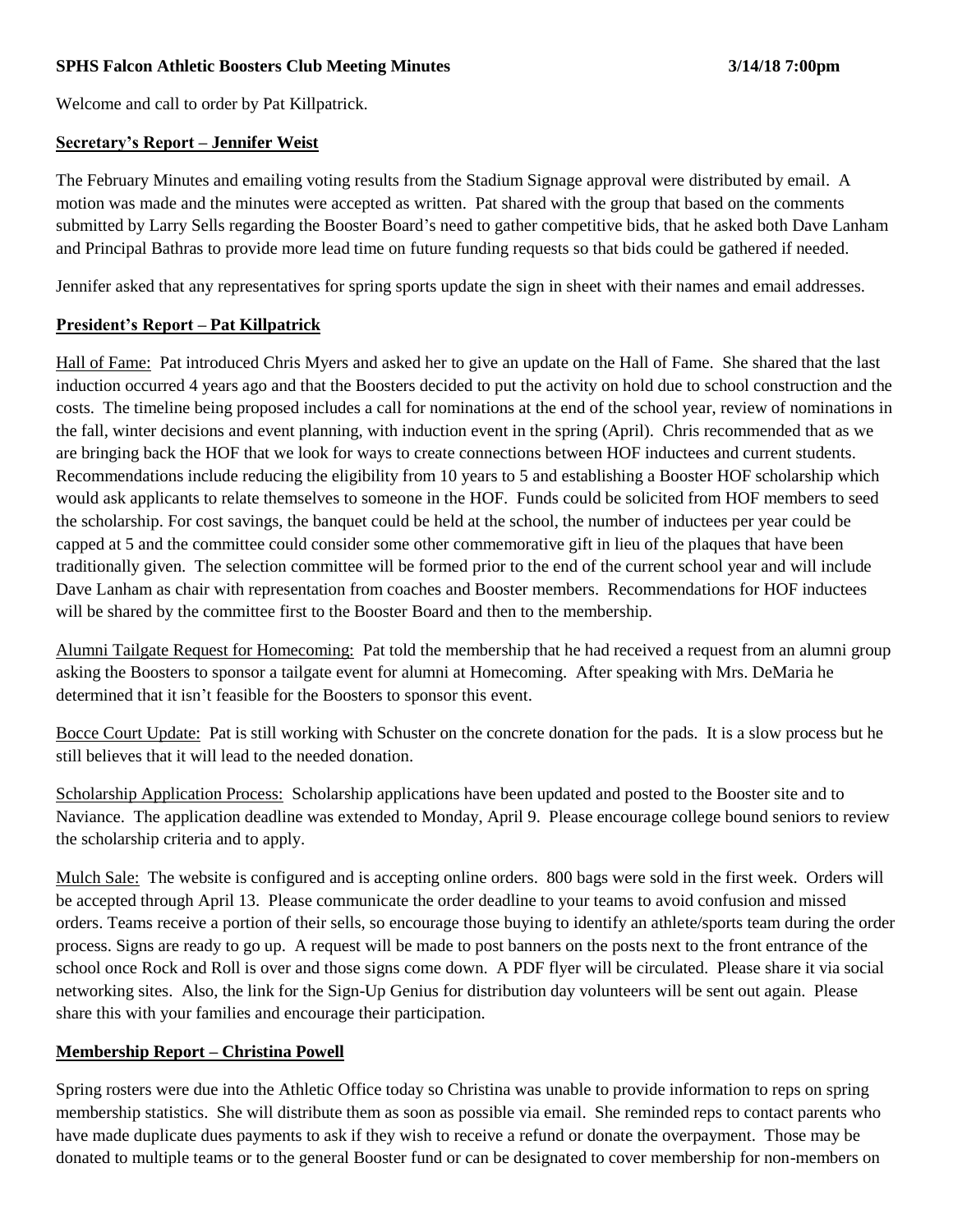the team if approved by the family who made the overpayment. Remember that coaches may approve the waiver of the membership fee for hardship cases. Please remind families about the importance of members and the \$10 per athlete incentive that teams receive when they achieve 100% membership.

# **Treasurer's Report – Sharon Burke**

Hard copies of the team balance sheets and the general booster account were distributed to all team representatives. Please notify Sharon if you see discrepancies or errors.

# **Concession Manager's Report – Sharon Burke**

The indoor concessions season is finished. The last event, the Senior All Star Game, was well attended. The Tennant Fit Out permit was approved for the Outdoor Concession Stand and Sharon is awaiting permissions from the Health Department to begin the move in process. Sharon is also working on bids for equipment. The estimated costs look to be between \$14,000-\$18,000. We have \$27,000 earmarked for equipment purchase. Because we cannot open the stand until the permitting and inspection process is complete, Sharon is unable to give an open date or provide a spring concessions schedule. She will get this information out to team reps via email as soon as possible.

Sharon was asked if there was a way to expedite the inspection process or to operate concessions under an outdoor tent until the stand was ready to open. She indicated that she had an excellent relationship with the Health Department inspector following the process with the Indoor Stand and that we could possibly open a tent concession without offering any hot food items that were not pre-packaged.

Sharon is also looking to recruit a Concession Stand Manager (or two) that could help with the oversight of the outdoor stand. She has a description of duties and believes that she may have identified a parent who is interested in this role moving forward.

### **Vice President's Report – Bob Hallet**

Bob suggested that the Booster organization needed to focus on creating annual social events that provide an opportunity to raise funds and suggested that we consider partnering with an established business facilitate this. The events do not need to be elaborate and should be done in a way that they become an annual tradition and something that community members look forward to attending.

### **Athletic Director Report – Dave Lanham**

Dave thanked the coaches in attendance. He said that the new sporting facilities are great but that there are many details that remain unfinished. The scoreboard and sound system for the stadium have not arrived or been installed and the work on the scoreboard on the second turf fields is not complete. A portable sound system and temporary scoreboard are being used in the interim. He asked parents to refrain from parking on the access road between the second turf field and the baseball/softball fields.

### **SPHS Admin Report – Bill Smith**

Mr. Smith reminded reps that the contractor is still working on their final punch list for the athletic fields. Just as with the high school's opening in January, the sports complex was complete enough to open for the start of the spring season but work is continuing. The reps for Baseball asked if the storage containers that are located next to the baseball and softball fields could be relocated to provide more space for spectator seating. He indicated they and the bleachers were not in their final location because grading work still needs to occur to prep location where they are to be installed. The application of the finish surface to the track and tennis courts will happen in June due to temperature requirements of the product.